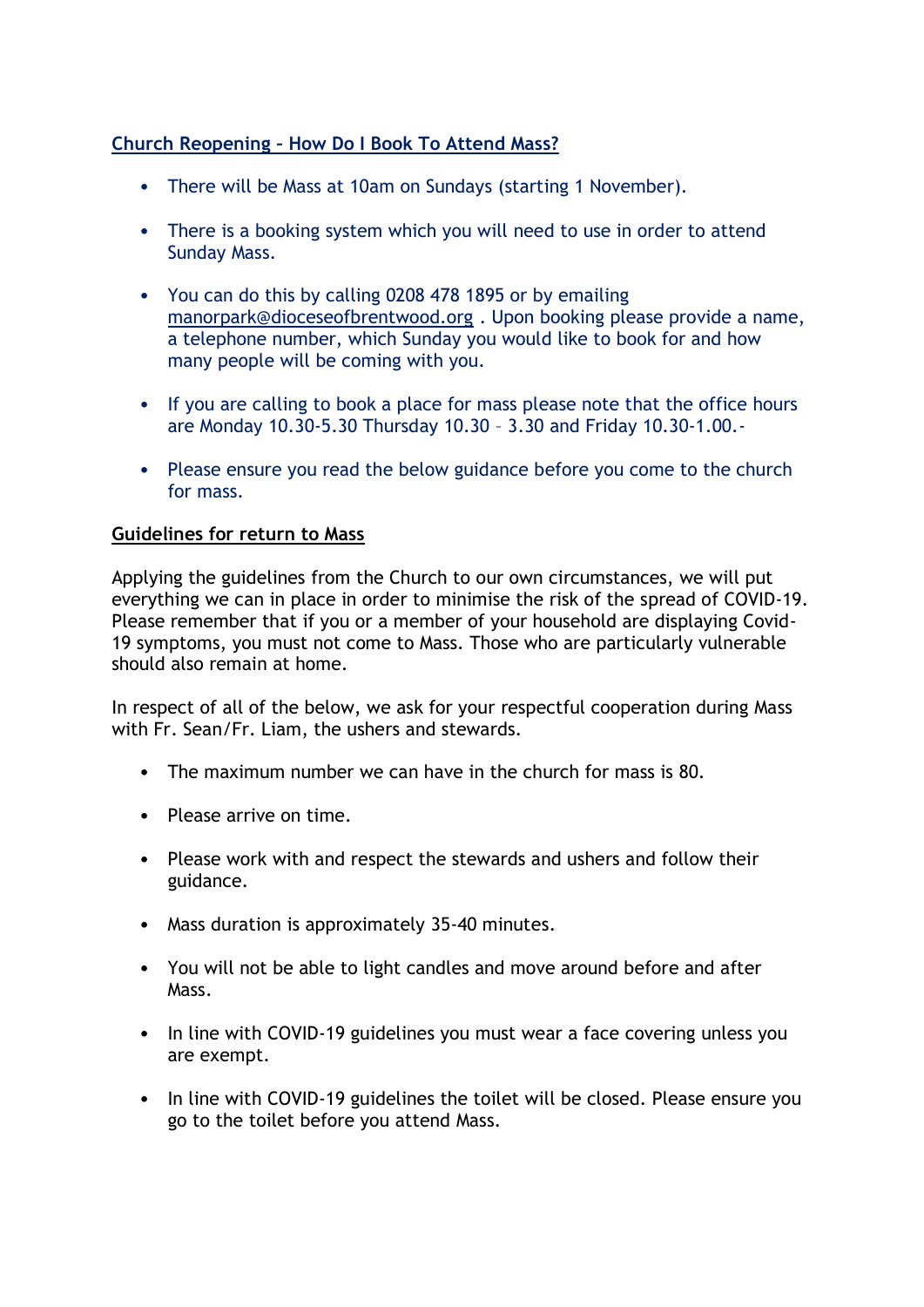- In line with COVID-19 guidelines the kneelers are not to be used during Mass.
- Please note that the Mass inside the church is being filmed and will be shown live on YouTube for our online streaming of Mass. This means that film/photos of you will be transmitted on our YouTube online streaming service of Mass. If you are attending Mass in the church and have any concerns about being filmed or wish to be exempt from the filming then please speak to Father Sean/Father Liam or one of the ushers.

# **On Arrival**

- When you arrive at the church you will be required to fill out the Track & Trace form with your name and telephone number and place it in the designated box that will be indicated to you as you enter (this will be held confidentially for 21 days for public health records). This is in line with the government guidelines.
- We would also like to encourage you to download the government's NHS Track & Trace app as there will be a QR code to scan when you arrive in the church as part of the Track & Trace system in line with the government guidelines.
- You will be required to sanitise your hands as you enter the Church.

#### **Seating for Mass**

- As in a restaurant, when you come to Mass, you will have to wait to be seated by one of the ushers in order to ensure social and physical distancing is maintained. You must sit where you are asked to sit and you will not be able to sit wherever you please. It is important that you come to Mass in very good time so that you can be seated and that Mass can start promptly.
- Once St. Stephen's Catholic Church reaches its capacity of 80 you will not be able to attend Mass on this occasion and we will kindly ask that you book for another Mass. If you are late and there is capacity for you to be seated then the usher will guide you to be seated safely.

#### **During Mass**

- There will be no singing for the duration of Mass.
- There will be no use of the hymn books/mass books.
- There will be no sign of peace or passing of the collection baskets.
- Kneelers are not to be used.

#### **Communion**